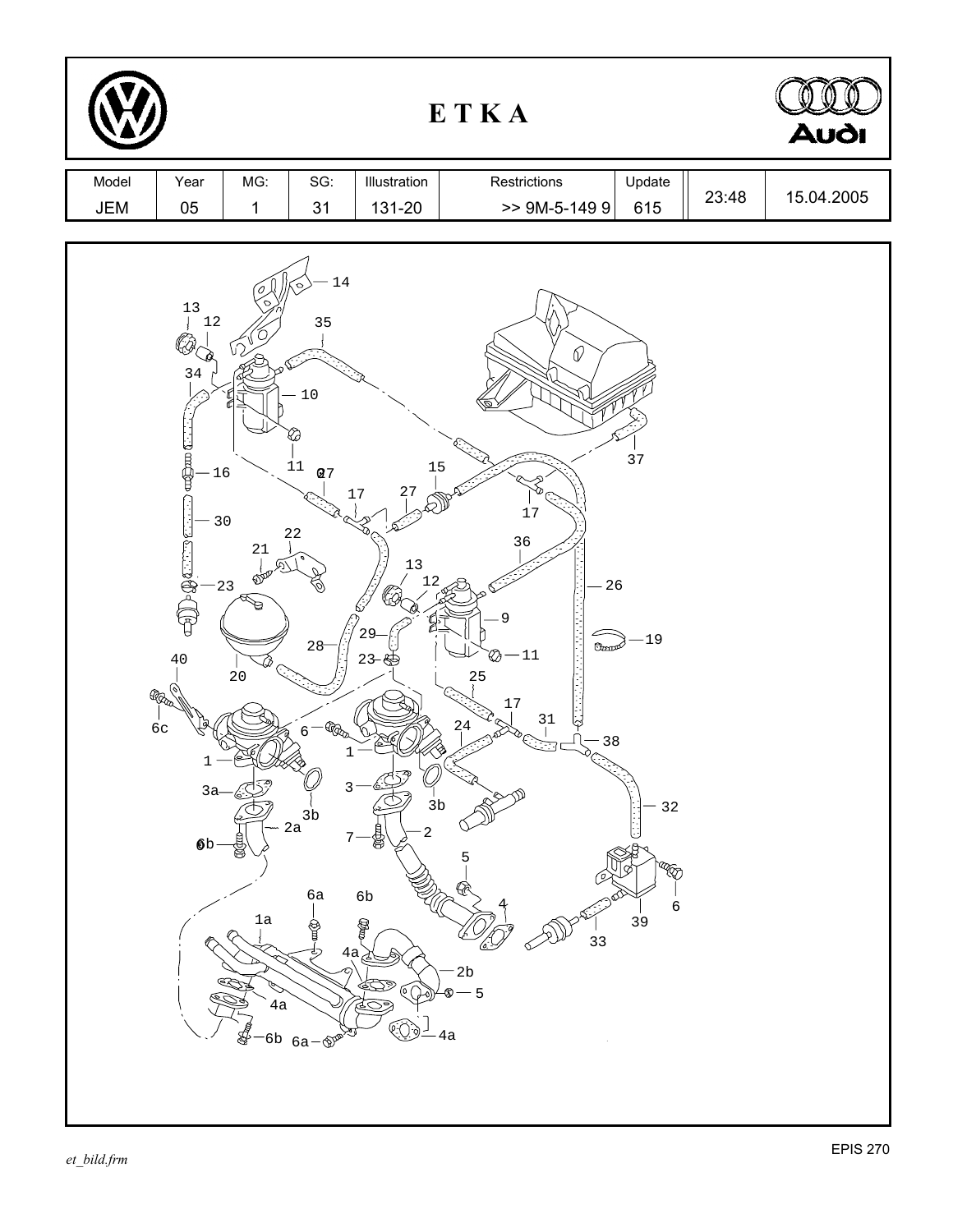

## **E T K A**



| Model      | Vear     | MG: | $\circ$ $\circ$ $\circ$<br>ას. | Illustration            | Restrictions        | Update | 23:48 |                    |
|------------|----------|-----|--------------------------------|-------------------------|---------------------|--------|-------|--------------------|
| <b>JEM</b> | በፍ<br>uJ |     | $\ddot{\phantom{1}}$<br>ັ      | ററ<br>- 24<br>⊦-∠∪<br>ັ | 9M-5-149<br>9<br>>> | 615    |       | .2005<br>04.<br>15 |

| Pos  | Part Number   |  | Name       | Remarks                                  | Qty        | Model          |                            |
|------|---------------|--|------------|------------------------------------------|------------|----------------|----------------------------|
|      |               |  |            | vacuum system<br>exhaust recirculation   | 1.91tr.    |                | diesel eng.:<br><b>ALH</b> |
| (1)  | 045 131 501 C |  |            | egr valve                                |            | 1              |                            |
| 1A   | 038 131 513   |  |            | exhaust gas recirc. cooler               |            | 1              |                            |
| 2Α   | 038 131 521 F |  |            | connecting pipe                          |            | 1              |                            |
| 2в   | 038 131 521 E |  |            | connecting pipe                          |            | 1              |                            |
| ЗΑ   | 069 131 547 D |  |            | gasket                                   | 32MM       | 1              |                            |
| 3в   | N             |  | 905 216 01 | round seal                               | 55X3-N     | 1              |                            |
| 4Α   | 038 131 547 A |  |            | gasket                                   | 22MM       | 3              |                            |
| 5    | N             |  | 902 002 01 | shouldered hex. nut,<br>self-locking     | <b>AM8</b> | $\overline{2}$ |                            |
| 6    | N             |  | 101 154 02 | bolt, with hex. socket hd.<br>(combi.)   | M6X18-Z1   | $\overline{2}$ |                            |
| 6А   | N             |  | 090 358 2  | bolt, with hex. socket hd.<br>(combi.)   | M6X12      | 3              |                            |
| 6В   | N             |  | 904 154 03 | bolt, with hex. socket hd.<br>(combi.)   | M8X22-Z1   | 6              |                            |
| 6C   | N             |  | 907 716 01 | bolt, with hex. socket hd.<br>(combi.)   | M6X20-Z1   | 3              |                            |
| (9)  | 1J0 906 627   |  |            | pressure converter<br>$F$ 9M-Y-000 001>> |            | $\mathbf{1}$   |                            |
| (10) | 1J0 906 627 A |  |            | pressure converter<br>F 9M-Y-000 001>>   |            | $\mathbf{1}$   |                            |
| 11   | $+ N$         |  | 901 063 02 | shouldered hex. nut                      | M6         | 4              |                            |
| 12   | 052 129 734   |  |            | spacer                                   |            | 4              |                            |
| 13   | 046 131 887   |  |            | grommet                                  |            | 4              |                            |
| (14) | 1J0 906 483 C |  |            | retaining plate                          |            | $\mathbf{1}$   |                            |
| (14) | 046 130 405   |  |            | retaining plate                          |            | $\overline{2}$ |                            |
| 15   | 046 905 291 A |  |            | check valve                              |            | 1              |                            |
| 16   | 06A 133 382 K |  |            | connecting pipe                          | 4X6        | 1              |                            |
| 17   | 113 201 943 B |  |            | t-piece<br>$>> 9M-4-092 760*$<br>F       | 4/4/4      | 3              |                            |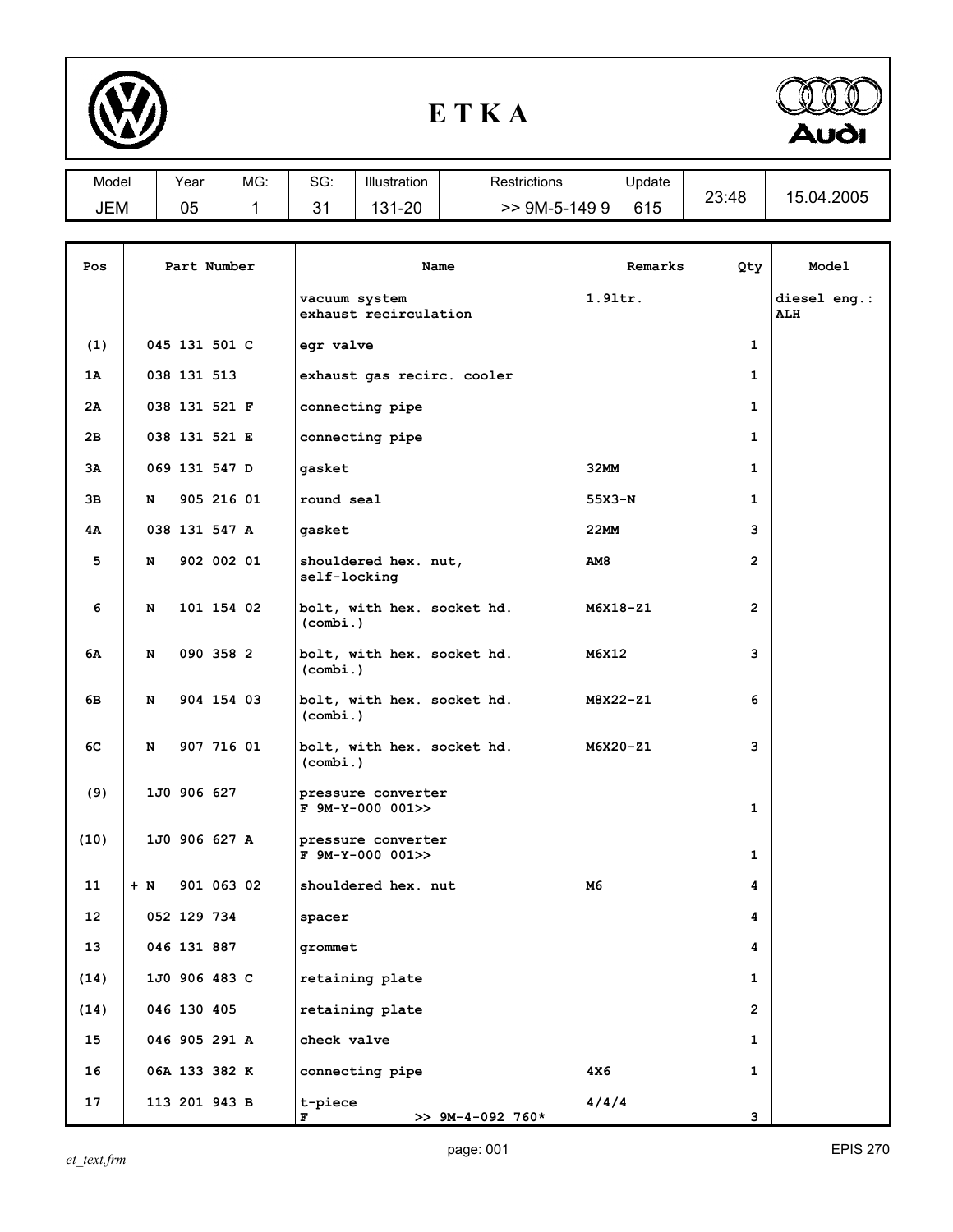

## **E T K A**



| Model |             | Year          | MG:  | SG:             | Illustration                   | <b>Restrictions</b> |                       | Update      |       |                | 15.04.2005 |
|-------|-------------|---------------|------|-----------------|--------------------------------|---------------------|-----------------------|-------------|-------|----------------|------------|
| JEM   |             | 05            | 1    | 31              | 131-20                         |                     | 615<br>$>$ 9M-5-149 9 |             | 23:48 |                |            |
|       |             |               |      |                 |                                |                     |                       |             |       |                |            |
| Pos   | Part Number |               | Name |                 | Remarks                        |                     | Qty                   | Model       |       |                |            |
| (17)  |             | 2D0 129 737 A |      |                 | t-piece<br>$F$ 9M-4-092 761>>* |                     |                       | $4 - 4 - 4$ |       | $\mathbf{1}$   |            |
| 19    | N           | 020 902 2     |      |                 | tie wrap                       |                     |                       | 6X246       |       |                |            |
| (19)  |             | 038 131 524   |      |                 | holder for<br>vacuum hose      |                     |                       |             |       | $\mathbf{1}$   |            |
|       |             |               |      |                 |                                | as required use:    | N                     | 901 063 02  |       | $\overline{2}$ |            |
| 20    |             | 038 129 807   |      | damper          |                                |                     |                       |             |       | 1              |            |
| 21    | N           | 106 144 01    |      |                 | tapping screw, hex. hd.        |                     |                       | 5X16-H      |       | 1              |            |
| (22)  |             | 038 103 945 B |      | retaining plate |                                |                     |                       |             |       | $\mathbf{1}$   |            |

**3,5X2 \***

**5X3 \***

**3,5X2 \***

**5X3 \***

 **23 N 024 528 1 clamp LC8-12 2**

24 **Shorten to:** 350MM 1 25 **Shorten to:** 80MM 1 26 **b 26** shorten to: 170MM 1

**27 b 27 c 27 c 2 c 2 c 2 c 2 c 2 c 2 c 2 c 2 c** 28 **b** 28 shorten to: 530MM 1

**29 b 29 c 1 c 1 c 1 c 1 c 1 c 1 c 1 c 1 c 1 c** 

**30 b 1000MM** 1  **31 shorten to: 60MM 1**

**32 b 180MM** 1  **33 shorten to: 120MM 1**

**34 b 1 1 1 c 1 c 1 c 1 c 1 1 1** 35 **Shorten to:** 320MM 1

**36 shorten to:** 80MM 1

**'order qty. 5'**

**'order qty. 5'**

**'order qty. 5'**

**'order qty. 5'**

 **- N 020 353 5 hose in coils of 5m**

 **- N 020 282 1 hose in coils of 5m**

 **- N 020 353 5 hose in coils of 5m**

 **- N 020 282 1 hose in coils of 5m**